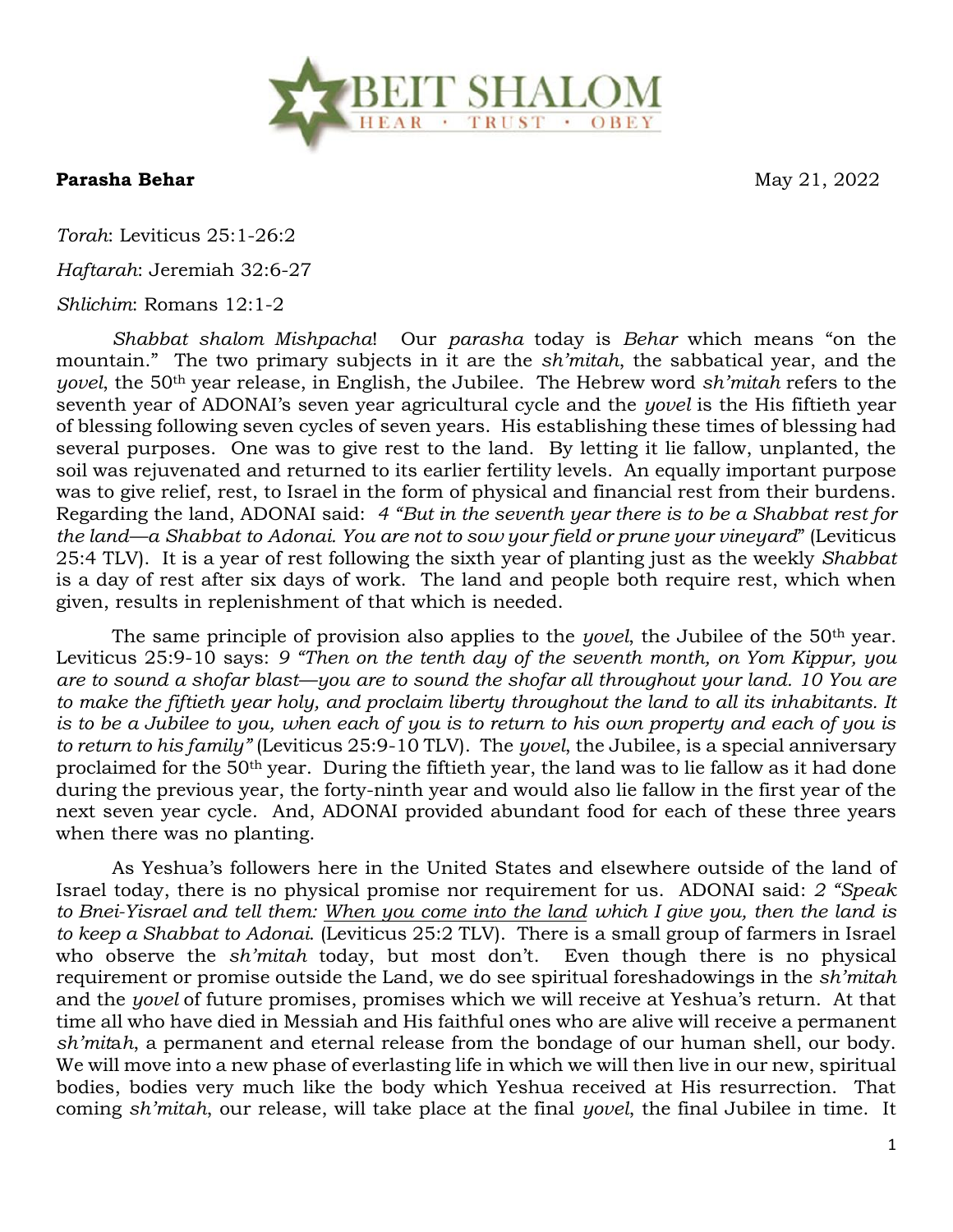will be announced at the final *Yom Kippur* in time when the *Great Shofar* from heaven will signal the end of time and the beginning of what is referred to symbolically as the "1000 year reign," but in actuality is eternity. When Yeshua returns to earth as King and the *Great Shofar* is sounded, we will have already entered eternity. That took place when the Last Shofar was sounded and we rose to meet Him in the air. And, we will be with Him forever. The current observed *sh'mitah* year is happening right now, 2021-2022. Whether or not that is actually ADONAI's *sh'mitah* year is unknown. We may all be surprised when His *yovel*, His Jubilee occurs. A more detailed explanation of *Parasha Behar* and the *she'mitah* and *yovel* can be found on our website at May 25, 2019.

Last *Shabbat*, we ended with these verses: *28 Come to Me, all who are weary and burdened, and I will give you rest. 29 Take My yoke upon you and learn from Me, for I am gentle and humble in heart, and 'you will find rest for your souls.' 30 For My yoke is easy and My burden is light*." (Matthew 11:28-30 TLV). As Yeshua said this, He had just finished speaking about the wickedness of that generation and denouncing the towns in which he delivered most of His messages. He said "woe to Chorazin, Bethsaida and Capernaum." And, then He said: *25 …., "I praise You, Father, Lord of heaven and of earth, that You have hidden these things from the wise and discerning and revealed them to infants*." (Matthew 11:25b TLV). He was referring to those who have a child-like faith. That is His message to us. We must have a child-like faith, accepting His words just as an innocent child would, without hesitation or doubt. We who are weary and burdened must go to Him and accept His spiritual rest which He has for us.

"*Take My yoke upon you and learn from Me, for I am gentle and humble in heart, and 'you will find rest for your souls.*" Not too many generations ago, the yoke was a familiar sight in the United States. I remember seeing yokes of oxen during my childhood, even though leather harnesses and mules were widely used here in the south then as well as tractors. But, the wooden yoke had a purpose. It was an attachment point against which an animal, or a person, would pull. Yeshua is saying to us that we are expected to pull the load which He has given us through His attachment, His yoke, and in being yoked to Him, learn what He has for us to do. Our yoke to Yeshua may be a single yoke or it is possible that we are ina double yoke with Yeshua. We don't know, but whatever it is, it is a symbol of our servitude, our submission to His will. But, it is not a difficult thing because He is gentle and humble in heart. As we take His yoke and learn from Him, we find rest for our souls, the spiritual satisfaction that we are pleasing our Master. In rabbinic Judaism, there is a metaphor called "the yoke of the *Torah*." It refers to being free from civil duties and devoting one's time to the study of *Torah*. That is what is done in the Hassidic and orthodox *yeshivot*, the full time study of *Talmud*. That has no application for us. Another, similar yoke in rabbinic Judaism is called "the yoke of the Kingdom of Heaven." According to this, one who proclaims ADONAI is *echad* in the *Shema* accepts upon himself the yoke of the Kingdom of Heaven which means being completely dedicated to the service of ADONAI, proclaiming and advancing His ways in the world. That is something which fits perfectly with our belief and is something that each of should want to do. When the *v'ahavta* is chanted a person signals acceptance of the fulfillment of the Commandments as a whole. When we say "Let these matters which I command you this day be upon your heart," rabbinic Judaism refers to this "accepting the yoke of the Commandments."

This, in my opinion is not far from what Yeshua is commanding us to do. He said: *15 "If you love Me, you will keep My commandments*." (John 14:15 TLV). The problem we have today is that no one agrees on what His commandments are, except those in Messianic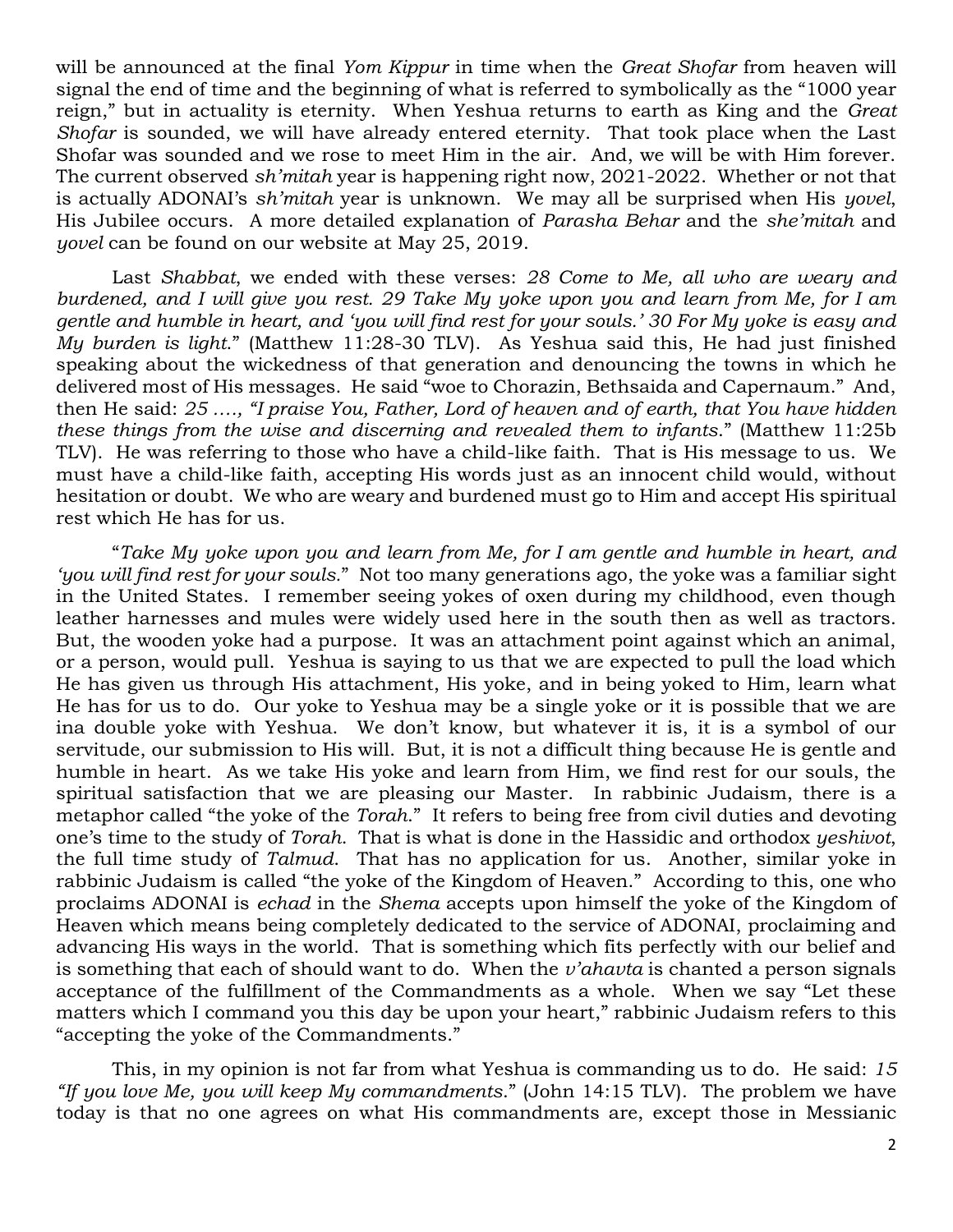Judaism and a few others. ADONAI calls them "His commandments": *31 "So you are to keep My mitzvot and do them. I am Adonai*." (Leviticus 22:31 TLV). Are Yeshua's and ADONAI's commandments the same? Absolutely! The Father and the Son are unified, *echad*, in everything. Yeshua said: *30 "I and the Father are one*." (John 10:30 TLV). Yeshua was sent to earth in flesh as the "living Word." *1 In the beginning was the Word. The Word was with God, and the Word was God. 2 He was with God in the beginning. 3 All things were made through Him, and apart from Him nothing was made that has come into being*. (John 1:1-3 TLV). If Yeshua made all things, He also wrote the *Torah*, the Law. He is the "living Word, the *Torah* which became flesh."

The core of our messages is and has been that after coming to faith in Yeshua "we should serve ADONAI through keeping His commandments." His commandments tell us exactly how to serve Him and are the only way that shows us how to serve the Father and the Son. That is what *Sha'ul* has been teaching us through the Book of Romans. Yeshua drove a stake into the ground regarding obedience when he said: *17 "Do not think that I came to abolish the Torah or the Prophets! I did not come to abolish, but to fulfill. 18 Amen, I tell you, until heaven and earth pass away, not the smallest letter or serif shall ever pass away from the Torah until all things come to pass*." (Matthew 5:17-18 TLV). He fulfilled them by correctly interpreting them and they will be in effect until heaven and earth pass away. We take Him at His word. The commandments in *Torah* which we can keep today are active for us. That's Yeshua's yoke. His commandments are not burdensome. Do those of you listening who keep His commandments, think they are burdensome? They are not to me. One very large reason they are not burdensome is because ADONAI has reduced the number of commandments that we are to keep. When the Temple was destroyed and the Levitical priesthood was dispersed, almost 4/5 of *Torah* commandments were made inactive. That means that we only have 125 to 150 active *Torah* commandments to follow out of an original 613 plus, plus the 1,050 commands in the writings of Yeshua's disciples. I am smiling. Yes, there are that many found in the *Ketuvim Shlichim*, but most of them are second nature to a sincere follower of Yeshua. We do want to please Him and we do it by being obedient to Him. When we "love ADONAI with all our heart, soul and strength," and when we "love our neighbor as ourselves," however we do it, we are fulfilling the "yoke of the Kingdom of Heaven and taking upon ourselves Yeshua's easy yoke.

Returning now to Romans: *1 I urge you therefore, brothers and sisters, by the mercies of God, to present your bodies as a living sacrifice—holy, acceptable to God—which is your*  spiritual service. 2 Do not be conformed to this world but be transformed by the renewing of *your mind, so that you may discern what is the will of God—what is good and acceptable and perfect*. (Romans 12:1-2 TLV). This was quoted last week. We are encouraged to present our bodies to ADONAI as living sacrifices. We are to live for Yeshua. Our lives are His because He paid for them. We are to offer our lives to Him as living sacrifices. The question was asked last *Shabbat*: "what is your LSL," your "living sacrifice" level? Have you thought about it? If Yeshua came to you today and asked you how well you were serving Him, would you be comfortable with your answer? We would all, myself included, score pretty low on Yeshua's hot meter. He is calling us all to do better.

We are not to be conformed to "this world." This world's ways are not Yeshua's ways. This world's ways are carnal and fleshly and His world's ways are spiritual and holy. Our eternal citizenship is in heaven and it's "His world" to which we are to be conformed. And, we do this by the renewing of our minds. We do this by replacing our thoughts with His thoughts. To a large degree, the spiritual battle is in our minds. *Sha'ul* said: *5 … We are*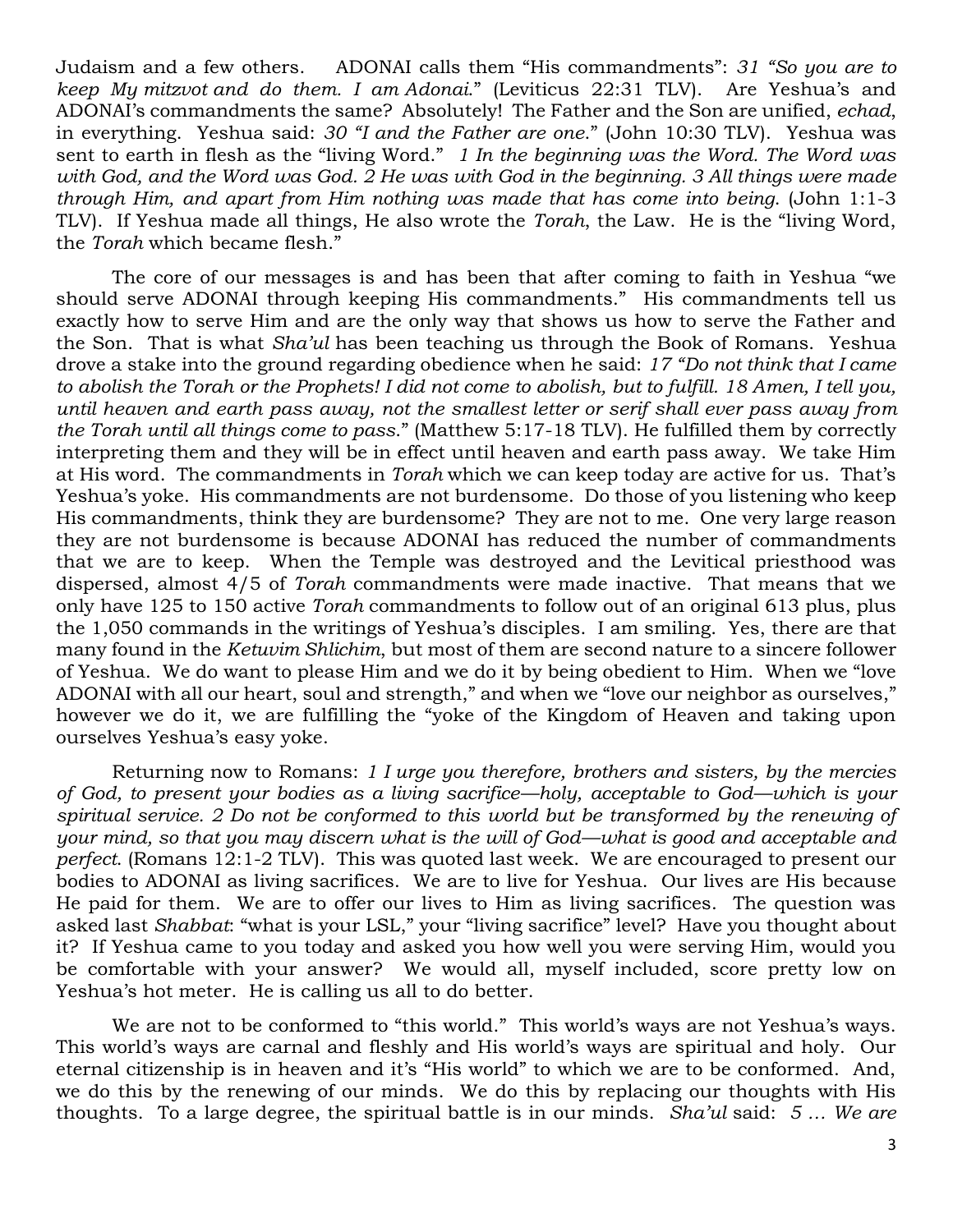*taking every thought captive to the obedience of Messiah— 6 ready to punish all disobedience*  **(of the mind)***, whenever your obedience is complete*. (2Corinthians 10:5-6 TLV). It is in our minds that doubt usually comes in. It is our own minds that question our ability to achieve our goals. It is our minds that most often chokes out what could be a good idea and proclaims it worthless. When we take every thought captive, we replace it with ADONAI's words, words of promise, words of healing and words of faith, words of encouragement from the *Ruach Kodesh*.

*Sha'ul* then tells us that we are many parts of one body, parts which do not all have the same function. He said: *6 We have gifts that differ according to the grace that was given to us*— (Romans 12:6a TLV). He lists the gifts as prophecy, serving, teaching, exhortation, giving, leading and mercy. We all have one or more of these gifts to some degree. *Sha'u*l encourages us to use them to the extent of our abilities for the building up of the body.

Love fulfills the *Torah*: **<17>** *8 Owe no one anything except to love one another, for the one who loves another has fulfilled the Torah. 9 For the commandments—"You shall not commit adultery, you shall not murder, you shall not steal, you shall not covet," and any other commandment—are summed up in this word: "You shall love your neighbor as yourself." 10 Love does no harm to a neighbor; therefore love is the fullness of the Torah*. (Romans 13:8-10 TLV). It's the *V'ahafta*, Deuteronomy 6. *V'ahafta* means "and you shall." Marty Goetz wrote in his song: **<18>** *"V'ahavta l'reyacha kamocha; You shall love your neighbor as yourself! And upon these two commandments stands the whole law. Love your neighbor; Love your G-d; V'ahavta*!" That's the essence of *Torah*. A Pharisee questioned Yeshua: **<19>** *6 "Teacher, which is the greatest commandment in the Torah?" 37 And He said to him, "'You shall love Adonai your God with all your heart, and with all your soul, and with all your mind.' 38 This is the first and greatest commandment. 39 And the second is like it, 'You shall love your neighbor as yourself.' 40 The entire Torah and the Prophets hang on these two commandments*." (Matthew 22:36-40 TLV).

Those who follow an antinomian theology, a theology which teaches that Law has passed away and has no part with life in Yeshua, can only do so by taking Scripture out of context. In Acts 10, when *Shimon Kefa* had his vision of the sheet coming down with all kinds of unclean animals on it and ADONAI said: "kill and eat *Kefa*," He was not saying that Peter could now eat snakes, scorpions and ham. Peter understood that and he clearly explained the meaning of his vision to Cornelius and the other Gentiles when he said: **<20>** *28 …, "You yourselves know that it is not permitted for a Jewish man to associate with a non-Jew or to visit him. Yet God has shown me that I should call no one unholy or unclean*." (Acts 10:28 TLV). Jews not being permitted to associate with Gentiles was a man-made rule of Judaism. ADONAI hadn't and didn't change His *Torah*. His *kosher* laws are still *kosher* laws. What G-d revealed as clean through the vision of the sheet was the Gentiles, who before this time had no access to ADONAI except through conversion to Judaism. After conversion, they were considered Jews and not Gentiles. But, when ADONAI showed *Shimon Kefa* that the Jew's separation from Gentiles was a man-made doctrine, it opened the door for what we spoke about last *Shabbat* to take place, the blessing of Abraham and that Gentiles could be grafted into Israel. Unless this man-made doctrine was exposed, ADONAI's plan to graft the Gentiles into Israel would not have happened. As it was, it took about seven years after the Holy Spirit was poured out on Jews at *Shavuot* for this to occur. And, that was most likely ADONAI's plan. Those who interpret this vision as repealing the laws of *kashrut*, the *kosher* laws, are doing so to satisfy their bellies, what they want to eat, and to uphold an antinomian theology. At the same time, without realizing it, they are denying the truth revealed through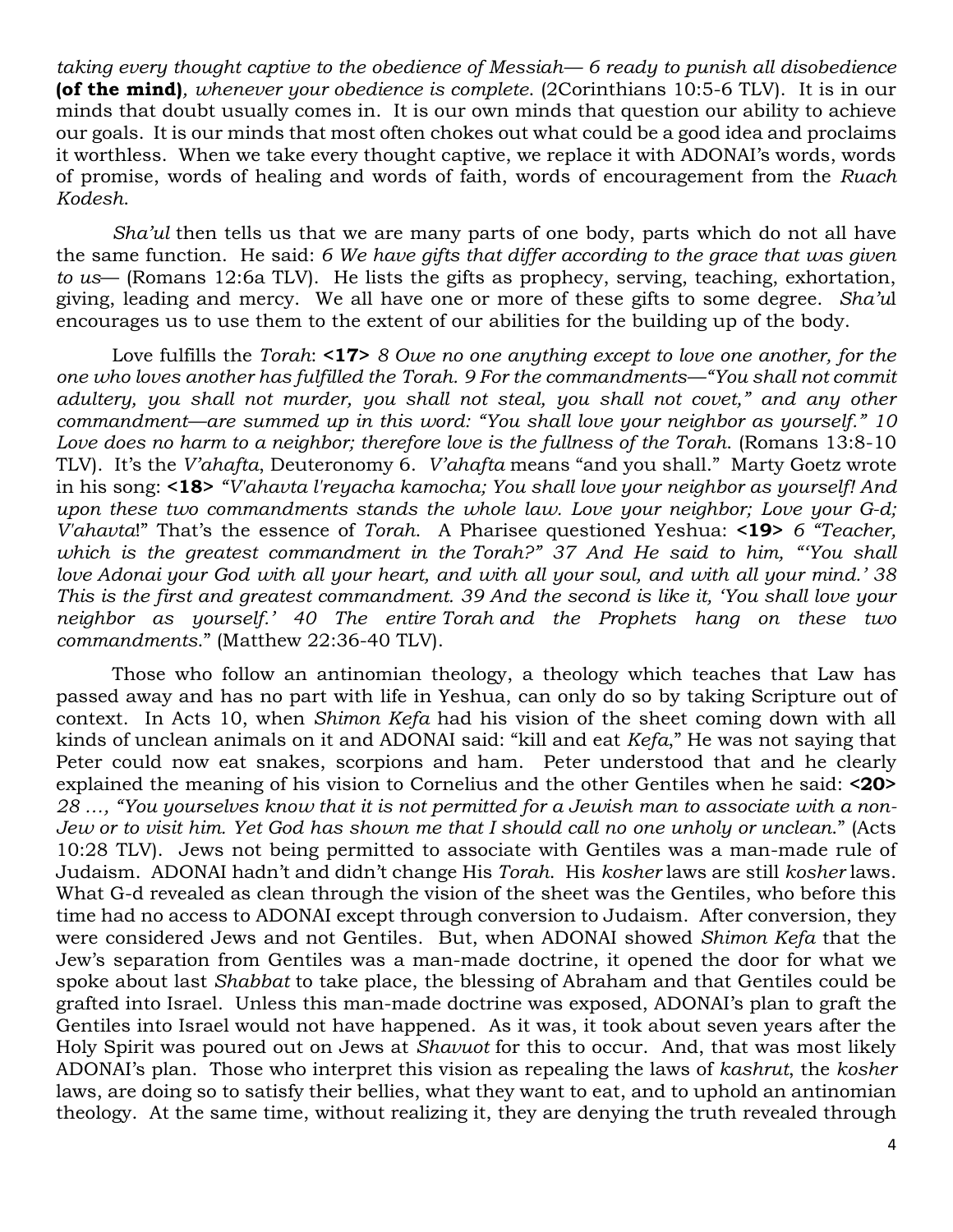Peter's vision, that this vision was what opened the door for them into the Commonwealth of Israel through the blessing of Abraham. Their grafting into Israel was announced by the very vision which they reject. One modern version of the Bible even goes so far as to interpret it this way: **<21>** *<sup>15</sup> The voice spoke to him again, "When God says that something can be used for food, don't say it isn't fit to eat*." (Acts 10:15 CEV).

Through *Kefa*'s vision, ADONAI was showing Yeshua's disciples that He wanted the Gentiles to have an opportunity to be a part of what He was doing through the New Covenant. Just how this was to be applied came up again not too long after Peter's vision. It's found in Acts 15 and referred to in many Bibles as "The Jerusalem Council." Antinomian theology erroneously concludes that this council, made up of Yeshua's brother *Ya'akov*, the *nazi*, the leader of the Jerusalem congregation, along with *Shimon Kefa*, *Sha'ul* and other apostles and elders, ruled that Gentiles did not have to keep the *Torah*, the Law. But, it was much more complicated than that. It all came about because some Jews who had trusted in Yeshua and were a part of the party of the Pharisees went down to Antioch and were teaching that the Gentiles coming to faith in Yeshua could not be saved unless they were circumcised "according to the *Torah* of Moses." *1 Now some men coming down from Judea were teaching the brothers, "Unless you are circumcised according to the custom of Moses, you cannot be*  saved." (Acts 15:1 TLV). This raises a question: how is one circumcised according to Moses? As you know and we'll show in a moment that ADONAI gave circumcision through Abraham. But, *Sha'ul* who was also a believing Pharisee, did not agree with them.

With regard to Moses and circumcision, we know several things. We know that ADONAI became angry with Moses because he had not circumcised his sons and his wife saved his life by performing the circumcision herself (Exodus 4:25). That does not seem to be what Acts 15:1 is about. The most likely connection between Moses and circumcision with Acts 15:1 is found in Exodus 12. Verse 44 referring to Passover, says*: 44 but every man's servant that is bought for money, after you have circumcised him, may eat it*. (Exodus 12:44 TLV). Verse 48 repeats it: *48 But if an outsider dwells with you, who would keep the Passover for ADONAI, all his males must be circumcised. Then let him draw near and keep it. He will be like one who is native to the land*. (Exodus 12:48 TLV). This is the most likely meaning of "circumcised according to the custom of Moses," particularly since the discussion is about Gentiles coming into the faith. The last sentence, *He will be like one who is native to the land*, tells us that the outsider, the Gentile who has been circumcised in this manner, is now qualified to eat the *Pesach* meal, but that he would also be subject to the Laws which eventually would be given at Mount Sinai and was responsible to follow the *mitzvot* prescribed by ADONAI for Israel. It seems that these Messianic Pharisees believed that it was necessary for Gentiles to convert to Judaism after they had accepted Yeshua. In the 1st century what was more simply done at the time of the Exodus now took a much more complicated form.

What does "circumcised" mean? Basically, it is the removal of the foreskin of a male and is known in *Torah* as *B'rit Milah*, the covenant of circumcision. It is an everlasting covenant between ADONAI and Israel, the Jewish people, the covenant which promised *eretz Yisra'el*, the Land of Israel, to the people of Israel forever. It was initially made with Abraham and was to be performed when Jewish males were eight days old. Adult male circumcision was not practiced on Jews except in one unusual case. The second generation Israelite males born in the Wilderness after coming out of Egypt had not been circumcised and ADONAI instructed that it has to be done before Israel could begin their conquest of the Canaanites. That was a long time ago. But, now, in the 1<sup>st</sup> century and even before, a certain number of Gentiles had joined themselves to Israel, become proselytes to Judaism. In order to do this,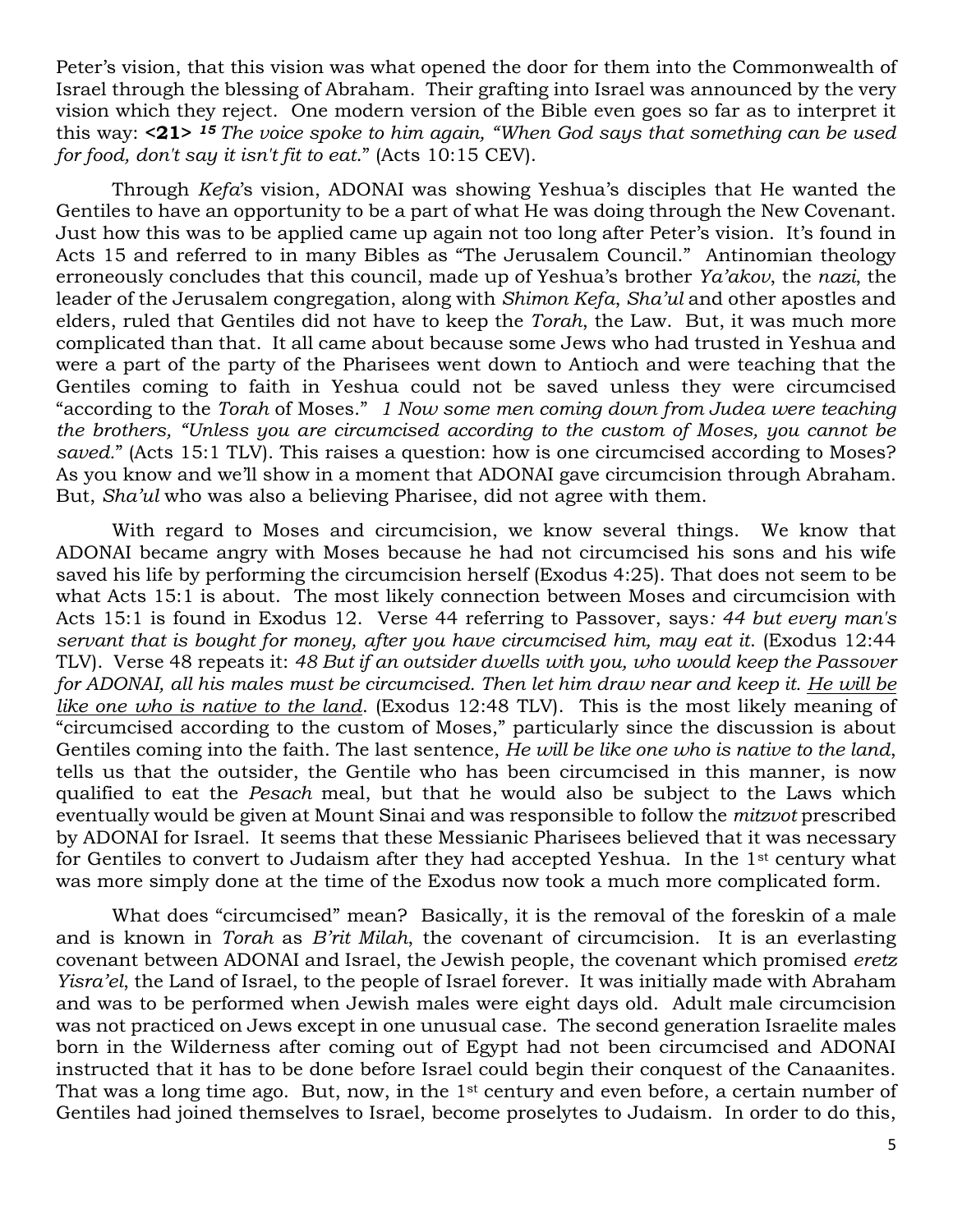a Gentile male had to be circumcised, that is, brought into the covenant of Abraham. After that and other requirements, those Gentiles were then considered to "be Jews." This was all because in that day being a Jew and being a part of Israel and Judaism meant salvation. A Gentile proselyte had a relationship with ADONAI, the G-d of Israel. If you were a Jew or a proselyte to Judaism, you were considered "saved" in the expectation of that time and had the promise of being a part of "the world to come," eternal life. All other people, the Gentiles, were outside of ADONAI's kingdom. They were pagans, worshippers of false gods, most of whom worshipped one or more of the Greek, Roman or other national gods.

*Sha'ul* and *Barnaba* went up to Jerusalem to have this problem resolved. *Sha'ul* was a major part of this situation and even precipitated the meeting because he and Barnabus didn't agree with the other Messianic Pharisees. This is a continuation of our sessions about *Sha'ul* the Jew and what he believed. He and Barnabus took this question to Jerusalem because it was the operations center of the rapidly expanding ministry of Yeshua's followers. From Jerusalem, disciples were beginning to be sent out to all parts of the known world. That *Sha'ul* and *Barnaba* went there to have the question resolved showed that they both respected and submitted to the authority of that group of leaders.

As you study this message later, I suggest that you read all of Acts 15. Only the general story will be told today along with some key Scriptures. The Messianic Pharisees posed their question about being circumcised according to Moses first, but then went further: *5 But some belonging to the party of the Pharisees who had believed stood up, saying, "It is necessary to circumcise them and to command them to keep the Torah of Moses*." (Acts 15:5 TLV). The \$64,000 dollar question is "what is the *Torah* of Moses?" We'll see that in a moment, but essentially what these Messianic Pharisees believed is that Gentiles who accepted Yeshua had to become Jewish proselytes just as the custom had been for several centuries. *Sha'ul* and *Barnaba* did not agree with them and put the question to the group which they believed had the authority to deal with it, the Apostles and elders. The group began to debate the question: *7 After much debate, Peter stood up and said to them, "Brothers, you know that in the early days God chose from among you, that by my mouth the Gentiles should hear the message of the Good News and believe. 8 And God, who knows the heart, testified to them by giving them the Ruach ha-Kodesh—just as He also did for us. 9 He made no distinction between us and them, purifying their hearts through faith*. (Acts 15:7-9 TLV). Peter had not long before been given the vision of the sheet to show that ADONAI wanted Gentiles to hear the Good News of Yeshua. And, when he went to Cornelius' house, the *Ruach Kodesh*, the Holy Spirit, fell on the Gentiles just as it had on the Jews on *Shavuot*, the Pentecost which occurred 50 days after Yeshua' death on the cross. What Peter said was that G-d caused this to happen to Cornelius and the members of his household without circumcision or any formal conversion. They were both saved and filled with the Holy Spirit.

The next verse is the one that most who hold to an antinomian theology choose as the definitive evidence that Gentiles are not to follow *Torah*. *Kefa* asked: *10 Why then do you put God to the test by putting a yoke on the neck of the disciples—which neither our fathers nor we have been able to bear? 11 But instead, we believe that we are saved through the grace of the Lord Yeshua, in the same way as they are*." (Acts 15:10-11 TLV). Just like the Gentiles, *Kefa* was saved by the grace of Yeshua, but he was already keeping the commandments at that time. The question was, do Gentiles have to be commanded to keep *Torah* in order to be saved. Peter said no. It's only through grace. But, he also brought up something which he called a yoke that the Jews themselves had had difficulty with for centuries.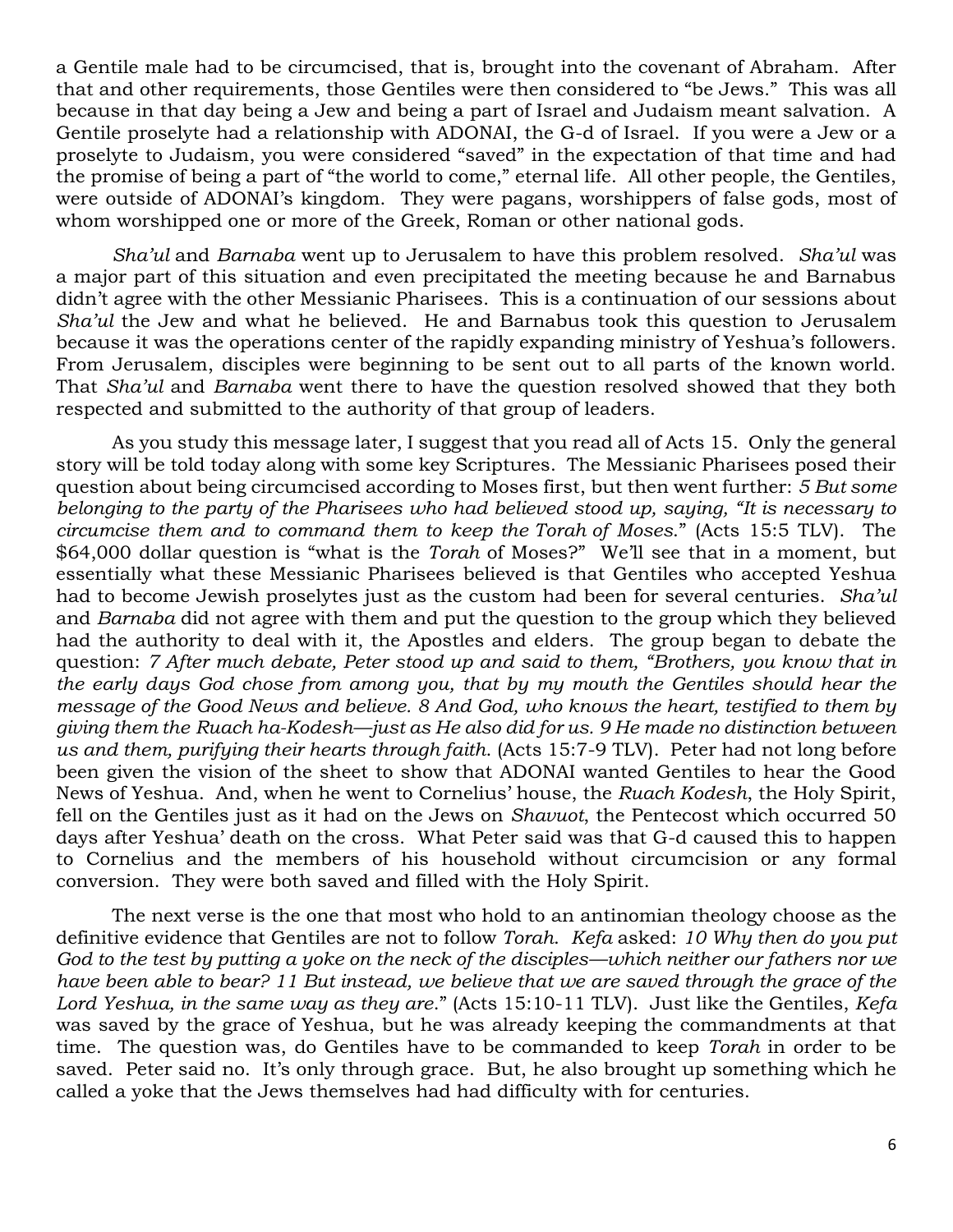What is that yoke? Is it following *Torah*, obeying the Law? We've established in our past messages that *Torah* was something which ADONAI established, not something manmade, something which *Kefa* and *Sha'ul* and the others readily upheld. We saw it in *Sha'ul*'s teaching about *Torah* in his letter to the Romans and see it in his offering of sacrifices at the Temple for a Nazirite vow later on in the Book of Acts (Acts 21). We also saw it in Peter's refusal to eat anything unclean when he had the vision of the sheet. *Torah* is indeed of G-d, but not as a requirement for salvation. After trusting Yeshua, following *Torah*, being obedient to ADONAI's commands, is the reasonable service of a grateful member of ADONAI's family. The yoke Peter spoke about is not the "yoke of heaven" which we mentioned earlier. It has nothing to do with the written *Torah*. The disciples loved ADONAI's *Torah* and keeping His commandments was not a burden for them. The Psalmist wrote: *97 O how I love Your Torah! It is my meditation all day. 98 Your mitzvot make me wiser than my enemies —for they are mine forever*. (Psalms 119:97-98 TLV). This was a general theme of many Psalms and Proverbs. The "yoke" was not the *Torah* given by ADONAI. The yoke *Kefa* spoke of is another kind of yoke, a requirement placed on Israel by the Pharisees and not by ADONAI.

The overall question being dealt with by the Jerusalem Council was "should Gentiles who have trusted Yeshua be required to become Jewish proselytes?" That's what it boiled down to. But, there was a part of the conversion requirements to Judaism that was the yoke to which Peter objected. In Yeshua's day, there were two *Torahs* of Moses. The Law of Moses given by ADONAI through Moses was called the *Torah Shebiktav*, meaning written *Torah*. This was the *Torah* that *Kefa* and *Ya'akov* and *Sha'ul* and the others readily followed. The second *torah* was called the *Torah She'b'al Peh*, the *torah* of the mouth, the "oral law." This *torah* was "supposedly" passed down from Moses orally and was commanded to be followed by the Pharisees of Yeshua's day and continues to be followed by the more orthodox in rabbinic Judaism today. The *oral torah* of the 1st century was eventually written down (200 CE), becoming known as the *Mishnah*, the foundational part of the *Talmud*s. *Shimon Kefa*, Simon Peter, did not believe it then and we as Messianic Jews and Gentiles, don't believe it today. In fact, we reject any source other than ADONAI's written Word, Genesis to Revelation, as being authoritative for us. We believe in *sola scriptura*, by Scripture alone. The *oral torah* of the Pharisees was the yoke which neither Peter nor the fathers could bear. It contained such things as requiring the ritual washing of hands up to the wrist before partaking of any food. Yeshua condemned this practice in Mark 7. The *oral torah* was a yoke placed by the Pharisees sometime after returning from Babylonian captivity and it continues to be rejected by Messianic Jews today.

It's very difficult to understand how through the many centuries that Israel strayed away from worshipping ADONAI so many times, yet supposedly the *oral torah* was always perfectly preserved! During King Josiah's reign, we are told in 2Kings 22 that the "Book of the *Torah*" was discovered after being lost for many generations and they immediately began to follow it. Are we to believe that the "actual written *Torah*" was lost, but the oral *torah* being passed down by oral means only was being perfectly preserved during this same time? I don't think so. After Israel left the Wilderness and entered the Land of Canaan under Joshua's leadership, Joshua 8 says this: *34 Then afterward he read all the words of the Torah—the blessing and the curse—according to all that is written in the book of the Torah. 35 There was not a word of all that Moses commanded that Joshua did not read before all the assembly of Israel, including the women and the little ones and the outsiders walking among them. (Joshua 8:34-35 TLV).*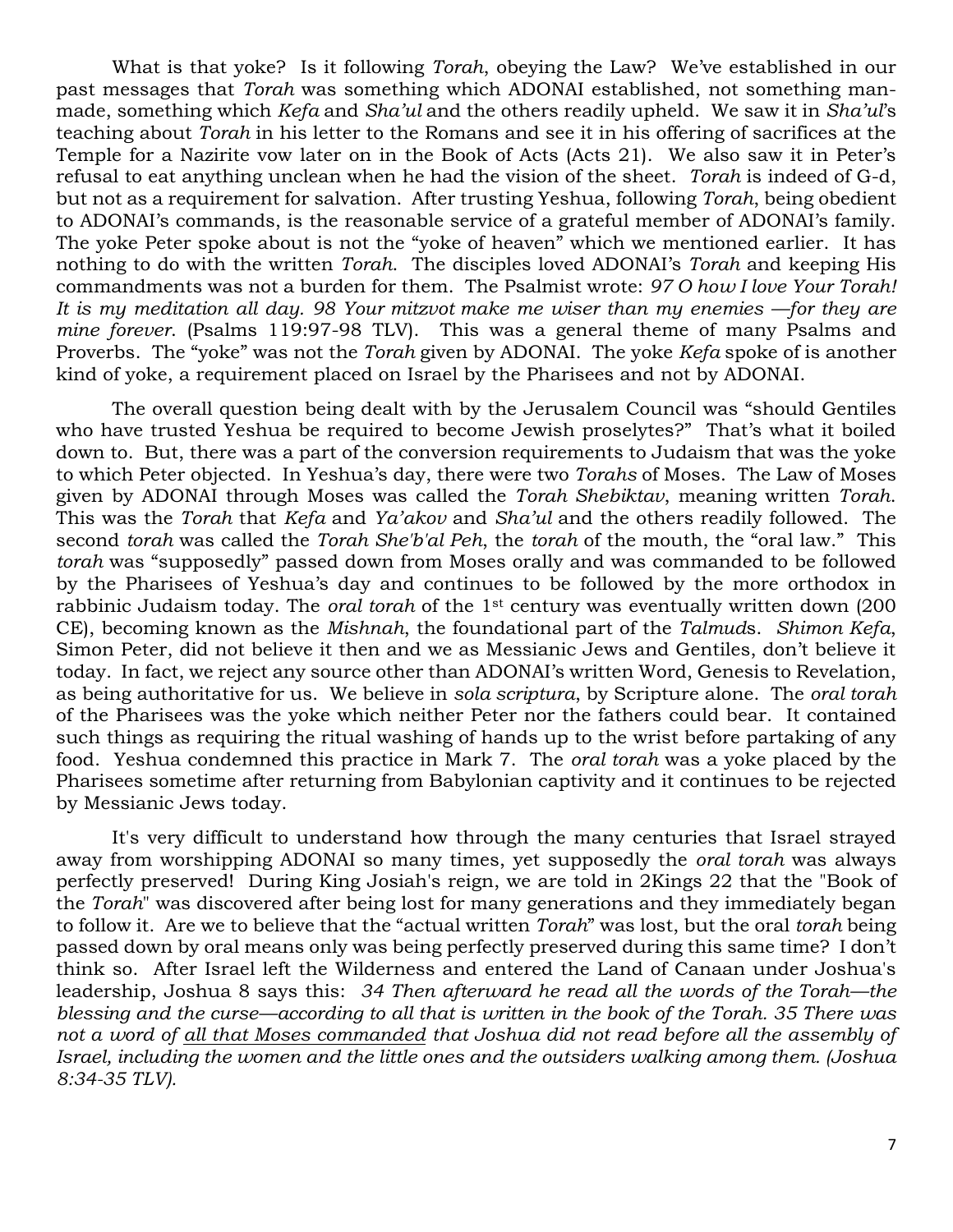If there were other commandments which Israel needed to know, surely ADONAI would have made reference to them in some way in *Torah*. But there is not a word about any other requirements other than the ones which Joshua read and the written ones which have subsequently been added by later writers of Scripture.

What the Messianic Pharisees were calling for was for new Gentile followers of Yeshua to be made to undergo conversion to Judaism. For males, this meant that they would be circumcised, immersed in water and required to follow both *oral torah* and ADONAI's written *Torah*. The same was required for women except without the circumcision. Through this conversion process, Gentiles would be considered to be Jews. The full council rejected this. They agreed that circumcision and following *oral torah* should not be required. With regard to ADONAI's written *Torah*, they took a different approach.

*Ya'akov*, Yeshua's brother and the leader of the group said: *19 "Therefore, I judge not to trouble those from among the Gentiles who are turning to God— 20 but to write to them to abstain from the contamination of idols, and from sexual immorality, and from what is strangled, and from blood*." (Acts 15:19-20 TLV). These new followers of Yeshua were formerly followers of false gods and worshippers in pagan temples. These four things, idols, sexual immorality, eating meat that was strangled and eating blood was the norm in their former type of worship. But, each of these was a violation of *Torah*. ADONAI said "You shall have no other gods before you." (Exodus 20). ADONAI also forbad homosexuality and adultery, both of which were condemned in *Torah*. Prostitution was condemned in Proverbs. Eating meat that was strangled was eating meat that did not have the blood drained from it as required by *Torah* and eating blood was explicitly prohibited by *Torah*. Realizing that some of these new Gentile believers might still be wandering back into the pagan temples, *Ya'akov* ruled that these four prohibitions would keep them straight until they became more grounded in their new faith. Then he said: *21 "For Moses from ancient generations has had in every city those who proclaim him, since he is read in all the synagogues every Shabbat*." (Acts 15:21). What does this mean? It means that although the new Gentile believers did not know that these things done in paganism were prohibited by *Torah*, that they would come to learn not only those things, but all of *Torah*, by attending synagogue on *Shabbat*. It was a practical, gradual, approach. Moses, a reference to *Torah*, was proclaimed through the *parshiot*, the *Torah* portions, read in every synagogue every *Shabbat*, something which we, ourselves, continue today. The new Gentile believers were not required to become proselytes to Judaism, but were expected to attend synagogue and to learn *Torah*. Attending service on *Shabbat* was ADONAI's command and something that we agree is necessary.

*Sha'ul* and *Barnaba* came to Jerusalem to settle this question and the Apostles and elders agreed with them. What they decided is also what we believe today. Salvation is by faith in Yeshua through ADONAI's grace only. That's it. Repent of your sins and trust in the death of Yeshua as a sacrifice for your sins and you will receive the promise of salvation. Here at *Beit Shalom*, we basically follow the decision that the Apostles and elders made in the 1st century. Today, we don't have former pagans who worshipped other gods as they did in the first century, but we do sometimes have those who worship gods of their own making, money, pleasure, power and other things. A person who comes here is encouraged to trust in Yeshua if they don't already and to be immersed if they haven't been. Then, they are encouraged to attend regularly and "hear Moses read," the study of the *Torah* through the weekly *parasha*. There is no requirement for circumcision for Gentiles. While we encourage our attenders to follow *Torah*, we can't make anyone do it. It is each person's decision to make themselves. After coming to faith in Yeshua, how will we walk out our faith? In the